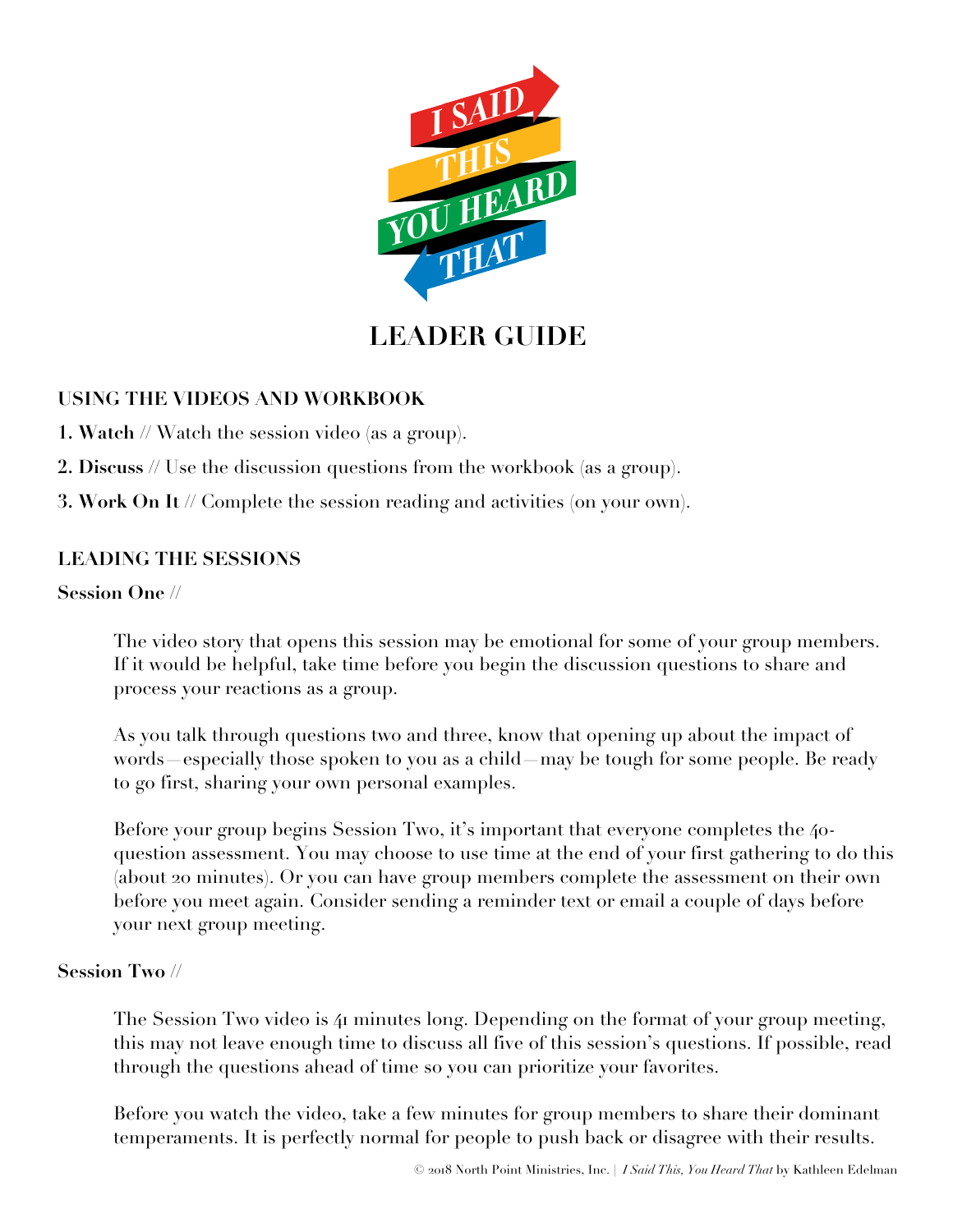(You may need to remind your group of this.) The Common Assessment Questions on page 38 have helpful guidance for anyone confused about or skeptical of their results.

In the video, Kathleen defines the terms "introvert" and "extrovert" in a way that will likely be new to most of your group members. You may need to guide them through these new definitions as you discuss question two.

As you wrap up, remind everyone to complete the session reading and homework before your next gathering. Cast vision for the value of these "on your own" activities. They're tremendously important in order to get the most from this study.

## **Session Three //**

This session introduces four innate needs for each temperament. As you'll see in the video, some people may not initially identify with their temperament's needs. Question one allows them to voice those feelings. As the leader, it is not your job to convince them to feel otherwise. As they move forward in the study, they may find themselves agreeing more with material they don't identify with right now.

This session's homework includes an activity called How Do I Define It? It may be the most impactful part of this study for some people. Consider mentioning this with your homework reminder at the end of the group discussion.

#### **Session Four //**

Warning: the term "manipulate" used in this session can evoke strong reactions. Be prepared for this as your group discusses question one. The dictionary definition of the word provided may be helpful. As you discuss the rest of the questions, recognize that group members may talk about behavior they regret or relationships they've been wounded by. Celebrate this authenticity and be sure your group responds with support and confidentiality.

Again, remind your group to complete the session reading and homework on their own before your next gathering.

#### **Session Five //**

This session begins applying the temperament framework to others. The video is 35 minutes long; if possible, read the questions ahead of time so you can prioritize your favorites.

This session's homework includes an activity called Talk It Over. If your group includes married couples, work teams, or other pairings, encourage them to do this activity together before your next gathering. Or consider making time for it at the beginning of your next meeting if your group members aren't able to complete their homework.